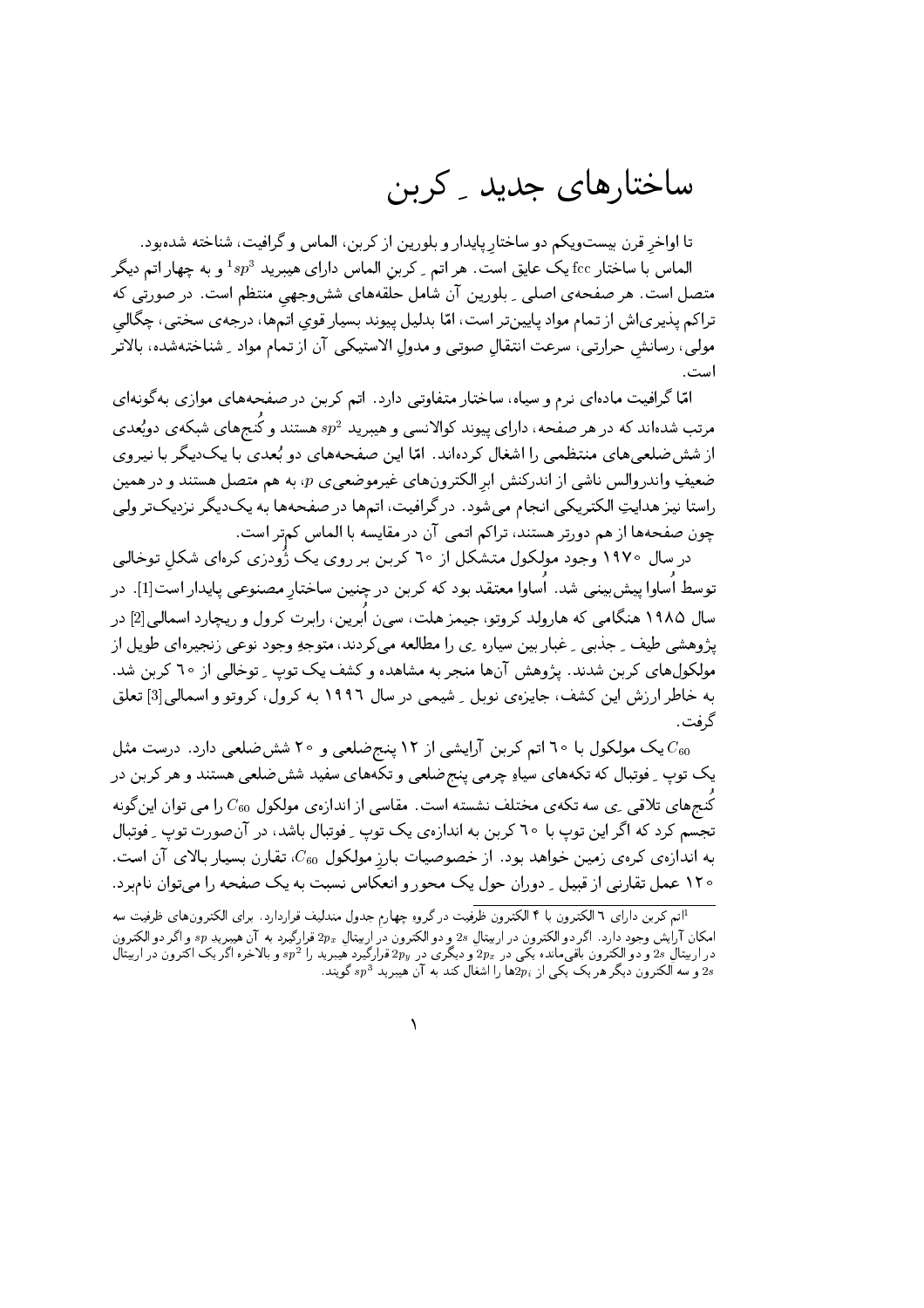به دلیل تعداد زیاد ـ تقارن، متقارنترین مولکول ـ موجود است.  $C_{60}$ 

لئوناردو اویلر<sup>1</sup> نشان دادهاست که اگر بخواهیم یک کره را با تعدادی موازئیک <sub>-</sub> پنج<u>وجهی</u> و شش وجهی ی منتظم فرش کنیم، تعداد ۱۲ پنج وجهی و تعداد دل خواهی شش وجهی نیاز داریم. برهمین اساس میتوان با توجه به تعداد شش وجهیها مولکولهای مختلفی از کربن ساخت. این مولکولها را فُلورین <sup>2</sup> میگویند. شاید جالب باشد بدانید این نام به پاس خدمات یک عالم و فیلسوف آلمانی ، ریجارد بوک می نستر فَلور<sup>3</sup> که بهعنوان یک آرشیتک شهرت یافته بود ، انتخاب شدهاست . او در دهه ۱۹۵۰ از پنج وجهي ها براي ساخت گنبدهاي ساختمان ها استفاده مي كرد. به همين دليل اين ساختارهارا توپ \_ بوکی <sup>4</sup> نیز می گویند[4]. البته نمونهای از این گونه ساختارها در سال ۱۹۲۲ برای ساخت اولین فلکنما توسط زیس<sup>5</sup> استفاده شدهبود. این ساختارها برای ارشمیدوس نیز شناحتهشده بود، اما هیچ نشانی از ترسیم این شکلها از وی در دست نیست. قدیمیترین شکل ترسیم شدهی توپ ِ فوتبال گونه متعلق به ریاضیپیشه و نقاش ِ ایتالیایی پیرو دلا فرانجسکا<sup>6</sup> در کتابی از وی بهسال ه ۱۹۴ که در کتابخانه ی واتیکان نگهداری میشود، است. یوهانس کپلر این شکلها را «بیستوجهی ناقص» ناميد. شكل سمتِ چپ بالا يك بيستوجهي كه هر وجه آن يك مثلث متساوىالاضلاع



است، را نشان میدهد. در این بیستوجهی به هر یک از ۱۲ کُنج پنج مثلث متصل است. با قطع این کُنجها یک پنج وجهی پدید می آید (شکل دوم از چپ). هر یک از وجههای ِ مثلثی در اثر این برشها،  $C_{60}$  تبدیل به ششّوجههی می شوند. نتیجه $\sigma$  بدست آمده (شکل سمت راست) شکل یک مولکول است [5].

در ابتدا بدلیل آن که امکان تولید انبوه حتا در مقیاس آزمایش گاهی مولکول  $C_{60}$  وجود نداشت، مشخصهپابی آن نیز به سادگی امکان پذیر نبود. ناگهان این وضع در اثر کشف روش ِ تولید انبوه و خالص په مولکول  $C_{60}$  در سال ۱۹۹۰ توسط ولف گنگ کراتشمر، لوول لامب، کنستانتینیوس فوسیتروپولوس و دونالد هافمن[6] تغییر کرد. با ابداع روش ِ تولید انبوه، تخلیهی الکتریکی بین دو الکترود کرافیتی در فشار کمتر از اتمسفر، امکانهای جدیدی برای پژوهشهای تجربی بوجود آمد. در همان سال کراتشمر و گروهاش با همان روش  $C_{70}$  را نیز تولید کردند.

کشف ِ مولکول  $C_{60}$  سرآغاز شاخههای پژوهشی جدیدی شد. مطالعهی خانوادهی جدیدی از مولکولهای با ساختار فلورین ها  $(C_{24},\,C_{28},\,C_{32},\,C_{70},\cdots)$  در شیمبی شاخه $\zeta$  شیمبی په فلورین را به روی پژوهش گران باز کرد. تاکنون بیش از ۹۰۰۰ ترکیب - جدیدِ فلورین شناسایی شده است. مولکولهای  $C_{60}$ امکان چگالشدن به مولکولهای با اتصال ضعیف را دارا هستند. در نتیجهی این